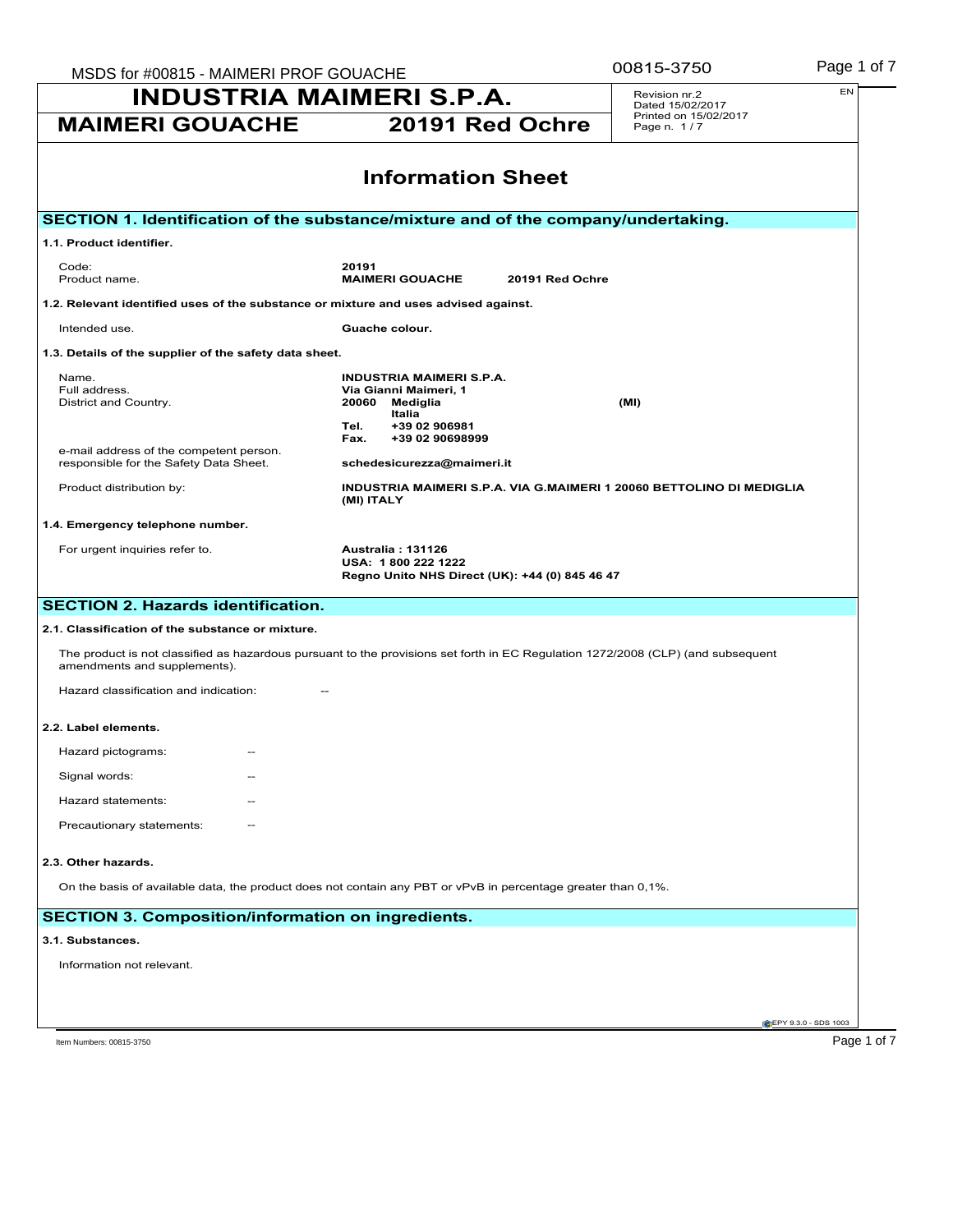# **INDUSTRIA MAIMERI S.P.A.**

**MAIMERI GOUACHE 20191 Red Ochre**

Revision nr.2 Dated 15/02/2017 Printed on 15/02/2017 Page n. 2 / 7

**SECTION 3. Composition/information on ingredients.** ... / >>

#### **3.2. Mixtures.**

The product does not contain substances classified as being hazardous to human health or the environment pursuant to the provisions Regulation (EU) 1272/2008 (CLP) (and subsequent amendments and supplements) in such quantities as to require the statement.

# **SECTION 4. First aid measures.**

### **4.1. Description of first aid measures.**

EYES: Remove contact lenses, if present. Wash immediately with plenty of water for at least 15 minutes, opening the eyelids fully. If problem persists, seek medical advice.

SKIN: Remove contaminated clothing. Wash immediately with plenty of water. If irritation persists, get medical advice/attention. Wash contaminated clothing before using it again.

INHALATION: Remove to open air. In the event of breathing difficulties, get medical advice/attention immediately.

INGESTION: Get medical advice/attention. Induce vomiting only if indicated by the doctor. Never give anything by mouth to an unconscious person, unless authorised by a doctor.

#### **4.2. Most important symptoms and effects, both acute and delayed.**

Specific information on symptoms and effects caused by the product are unknown. For symptoms and effects caused by the contained substances, see chap. 11.

**4.3. Indication of any immediate medical attention and special treatment needed.** Information not available.

# **SECTION 5. Firefighting measures.**

#### **5.1. Extinguishing media.**

SUITABLE EXTINGUISHING EQUIPMENT

Extinguishing substances are: carbon dioxide and chemical powder. For product loss or leakage that has not caught fire, water spray can be used to disperse flammable vapours and protect those trying to stem the leak.

UNSUITABLE EXTINGUISHING EQUIPMENT

Do not use jets of water.

Water is not effective for putting out fires but can be used to cool containers exposed to flames to prevent explosions.

#### **5.2. Special hazards arising from the substance or mixture.** HAZARDS CAUSED BY EXPOSURE IN THE EVENT OF FIRE

If large quantities of the product are involved in a fire, they can make it considerably worse. Do not breathe combustion products.

#### **5.3. Advice for firefighters.**

#### GENERAL INFORMATION

In the case of fire, use jets of water to cool the containers to prevent the risk of explosions (product decomposition and excess pressure) and the development of substances potentially hazardous for health. Always wear full fire prevention gear. Remove all containers containing the product from the fire, if it is safe to do so.

SPECIAL PROTECTIVE EQUIPMENT FOR FIRE-FIGHTERS

Normal fire fighting clothing i.e. fire kit (BS EN 469), gloves (BS EN 659) and boots (HO specification A29 and A30) in combination with<br>self-contained open circuit positive pressure compressed air breathing apparatus (BS

#### **SECTION 6. Accidental release measures.**

### **6.1. Personal precautions, protective equipment and emergency procedures.**

Block the leakage if there is no hazard.

Wear suitable protective equipment (including personal protective equipment referred to under Section 8 of the safety data sheet) to prevent any contamination of skin, eyes and personal clothing. These indications apply for both processing staff and those involved in emergency procedures.

#### **6.2. Environmental precautions.**

The product must not penetrate into the sewer system or come into contact with surface water or ground water.

#### **6.3. Methods and material for containment and cleaning up.**

Collect the leaked product into a suitable container. If the product is flammable, use explosion-proof equipment. Evaluate the compatibility of the container to be used, by checking section 10. Absorb the remainder with inert absorbent material. Make sure the leakage site is well aired. Contaminated material should be disposed of in compliance with the provisions set forth in point 13.

**EPY 9.3.0 - SDS 1003**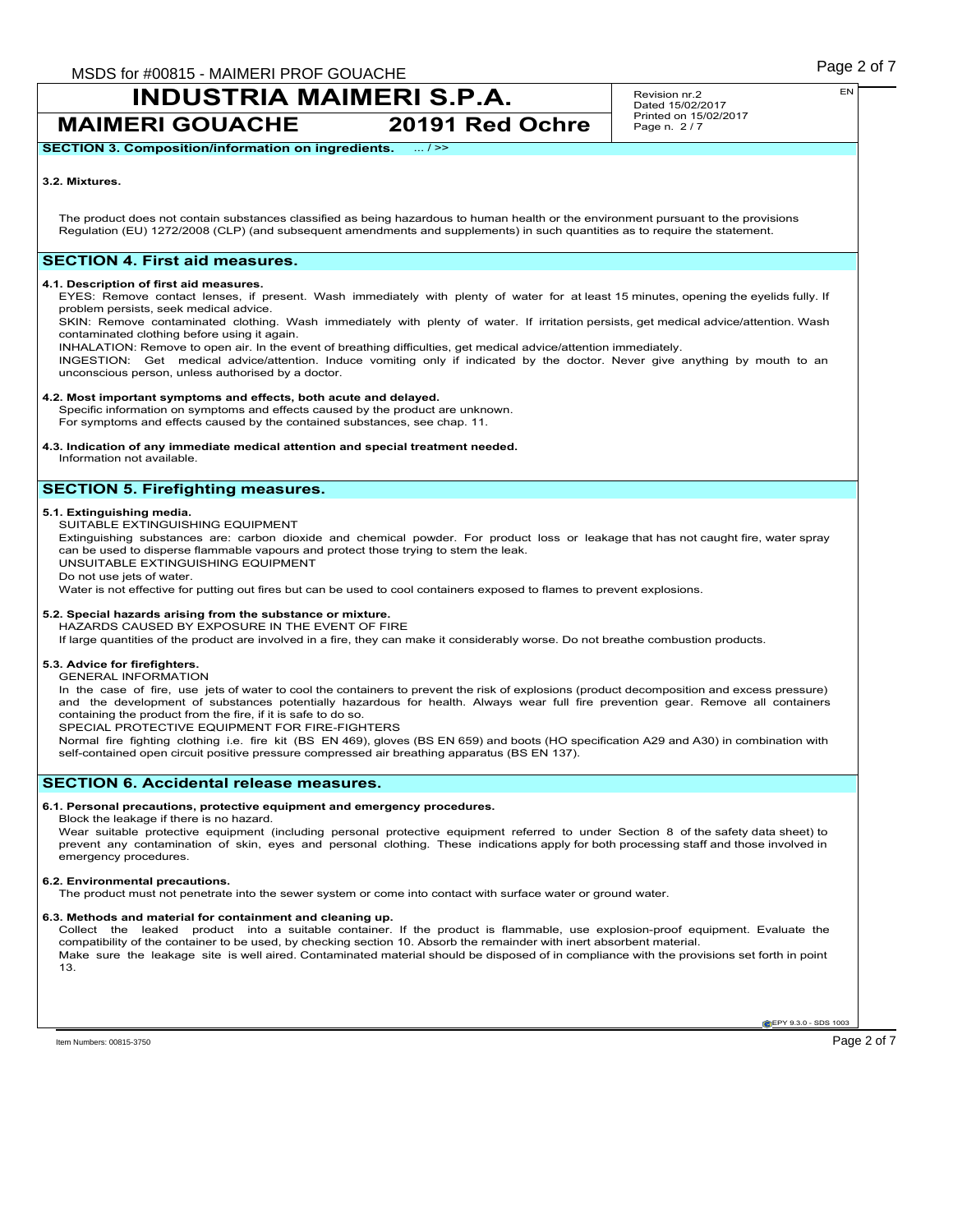# **INDUSTRIA MAIMERI S.P.A.**

**MAIMERI GOUACHE 20191 Red Ochre**

Revision nr.2 Dated 15/02/2017 Printed on 15/02/2017 Page n. 3 / 7

**SECTION 6. Accidental release measures.** ... / >>

#### **6.4. Reference to other sections.**

Any information on personal protection and disposal is given in sections 8 and 13.

# **SECTION 7. Handling and storage.**

#### **7.1. Precautions for safe handling.**

Keep away from heat, sparks and naked flames; do not smoke or use matches or lighters. Vapours may catch fire and an explosion may occur; vapour accumulation is therefore to be avoided by leaving windows and doors open and ensuring good cross ventilation. Without adequate ventilation, vapours may accumulate at ground level and, if ignited, catch fire even at a distance, with the danger of backfire. Avoid bunching of electrostatic charges. When performing transfer operations involving large containers, connect to an earthing system and wear antistatic footwear. Vigorous stirring and flow through the tubes and equipment may cause the formation and accumulation of electrostatic charges. In order to avoid the risk of fires and explosions, never use compressed air when handling. Open containers with caution as they may be pressurised. Do not eat, drink or smoke during use. Avoid leakage of the product into the environment.

#### **7.2. Conditions for safe storage, including any incompatibilities.**

Store only in the original container. Store the containers sealed, in a well ventilated place, away from direct sunlight. Store in a well ventilated place, keep far away from sources of heat, naked flames and sparks and other sources of ignition. Keep containers away from any incompatible materials, see section 10 for details.

### **7.3. Specific end use(s).**

Information not available.

## **SECTION 8. Exposure controls/personal protection.**

#### **8.1. Control parameters.**

Information not available.

#### **8.2. Exposure controls.**

Comply with the safety measures usually applied when handling chemical substances. HAND PROTECTION None required. SKIN PROTECTION None required. EYE PROTECTION None required. RESPIRATORY PROTECTION If the threshold value (e.g. TLV-TWA) is exceeded for the substance or one of the substances present in the product, use a mask with a

type B filter whose class (1, 2 or 3) must be chosen according to the limit of use concentration. (see standard EN 14387). In the presence of gases or vapours of various kinds and/or gases or vapours containing particulate (aerosol sprays, fumes, mists, etc.) combined filters are required.

Respiratory protection devices must be used if the technical measures adopted are not suitable for restricting the worker's exposure to the threshold values considered. The protection provided by masks is in any case limited.

If the substance considered is odourless or its olfactory threshold is higher than the corresponding TLV-TWA and in the case of an emergency, wear open-circuit compressed air breathing apparatus (in compliance with standard EN 137) or external air-intake breathing apparatus (in compliance with standard EN 138). For a correct choice of respiratory protection device, see standard EN 529. ENVIRONMENTAL EXPOSURE CONTROLS.

The emissions generated by manufacturing processes, including those generated by ventilation equipment, should be checked to ensure compliance with environmental standards.

### **SECTION 9. Physical and chemical properties.**

**9.1. Information on basic physical and chemical properties.** Appearance<br>Colour السابق المستقلة المستقلة المستقلة المستقلة المستقلة المستقلة المستقلة المستقلة المستقلة المستقلة المستقلة المس<br>المستقلة المستقلة المستقلة المستقلة المستقلة المستقلة المستقلة المستقلة المستقلة المستقلة المستقلة المستقلة ال ARABIC GUM<br>Not available Odour threshold. pH. Melting point / freezing point. Not available.<br>
Initial boiling point. Not available. Initial boiling point.<br>Boiling range. Not available.<br>60  $\degree$ C. Flash point. > 60 °C. Evaporation Rate<br>
Flammability of solids and gases<br>
Not available. Flammability of solids and gases

**EPY 9.3.0 - SDS 1003** 

Item Numbers: 00815-3750  $\sim$  Page 3 of 7  $\sim$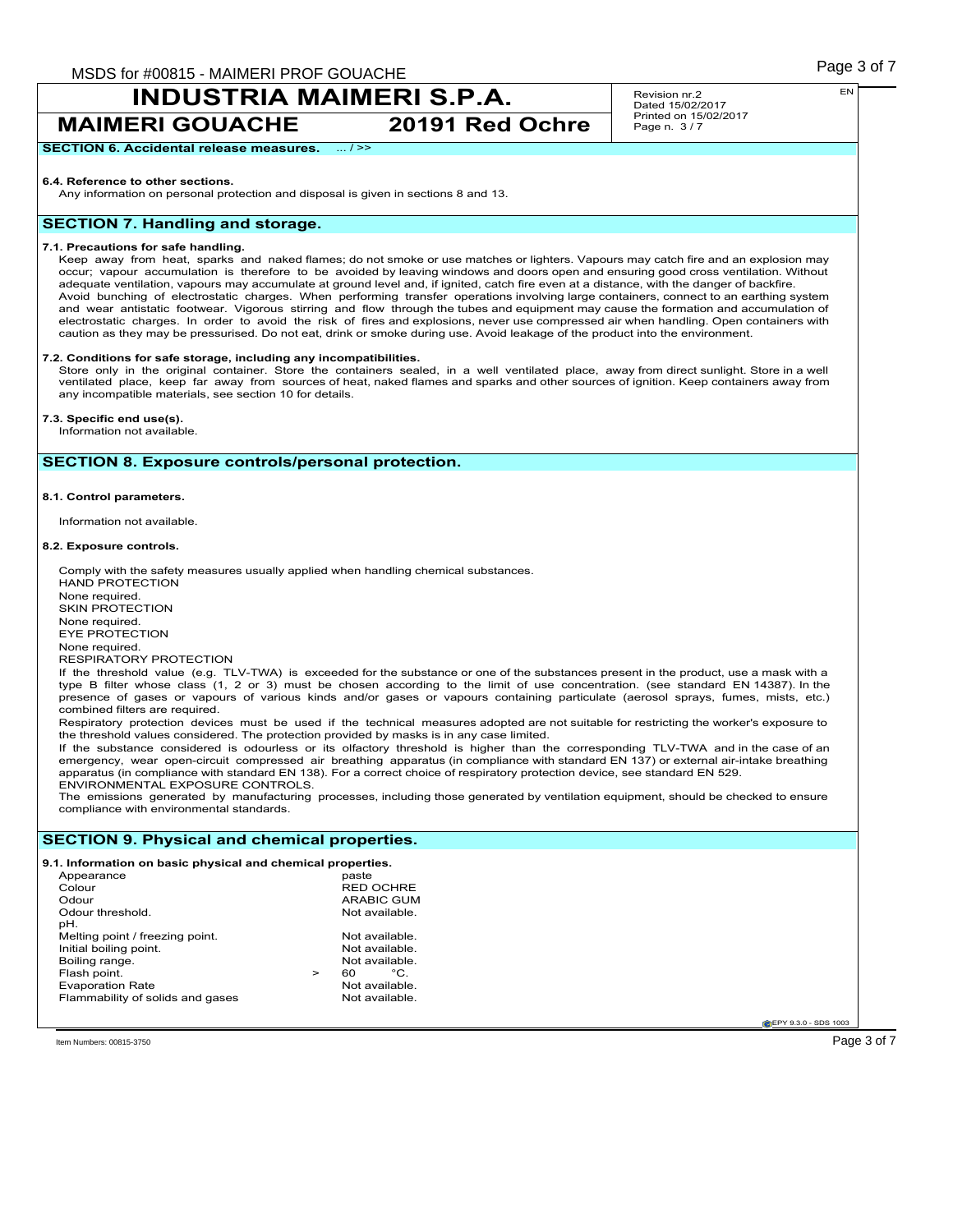#### **INDUSTRIA MAIMERI S.P.A. MAIMERI GOUACHE 20191 Red Ochre** Revision nr.2 Dated 15/02/2017 Printed on 15/02/2017 Page n. 4 / 7 EN **SECTION 9. Physical and chemical properties.** ... / >> Lower inflammability limit.<br>
Upper inflammability limit.<br>
Not available. Upper inflammability limit.<br>
Lower explosive limit.<br>
Not available. Lower explosive limit. <br>
Upper explosive limit. Not available. Upper explosive limit. Not available.<br>
Vapour pressure. Not available. Vapour pressure.<br>
Vapour density<br>
Vapour density Vapour density Not available to the Not available to Not available.<br>
Relative density. 0,2 Relative density.<br>Solubility INSOLUBLE, DILUTE WITH WATER<br>Not available. Partition coefficient: n-octanol/water Not available.<br>Auto-ignition temperature. Not available. Auto-ignition temperature.<br>
Decomposition temperature. Not available. Decomposition temperature.<br>Viscosity Not available.<br>Not available. Explosive properties and the settlement of the Not available.<br>
Oxidising properties and the Not available. Oxidising properties **9.2. Other information.** Total solids {0}. 62,09 % **SECTION 10. Stability and reactivity. 10.1. Reactivity.**

# There are no particular risks of reaction with other substances in normal conditions of use.

#### **10.2. Chemical stability.**

The product is stable in normal conditions of use and storage.

#### **10.3. Possibility of hazardous reactions.**

No hazardous reactions are foreseeable in normal conditions of use and storage.

#### **10.4. Conditions to avoid.**

None in particular. However the usual precautions used for chemical products should be respected.

#### **10.5. Incompatible materials.**

Information not available.

#### **10.6. Hazardous decomposition products.**

Information not available.

### **SECTION 11. Toxicological information.**

According to currently available data, this product has not yet produced health damages. Anyway, it must be handled according to good industrial practices.

#### **11.1. Information on toxicological effects.**

#### ACUTE TOXICITY.

LC50 (Inhalation - vapours) of the mixture: Not classified (no significant component).<br>
LC50 (Inhalation - mists / powders) of the mixture: Not classified (no significant component). LC50 (Inhalation - mists / powders) of the mixture:<br>LD50 (Oral) of the mixture: LD50 (Oral) of the mixture: Not classified (no significant component).<br>
LD50 (Dermal) of the mixture: Not classified (no significant component).

Not classified (no significant component).

SKIN CORROSION / IRRITATION. Does not meet the classification criteria for this hazard class.

SERIOUS EYE DAMAGE / IRRITATION. Does not meet the classification criteria for this hazard class.

RESPIRATORY OR SKIN SENSITISATION. Does not meet the classification criteria for this hazard class.

GERM CELL MUTAGENICITY.

**CEPY 9.3.0 - SDS 1003**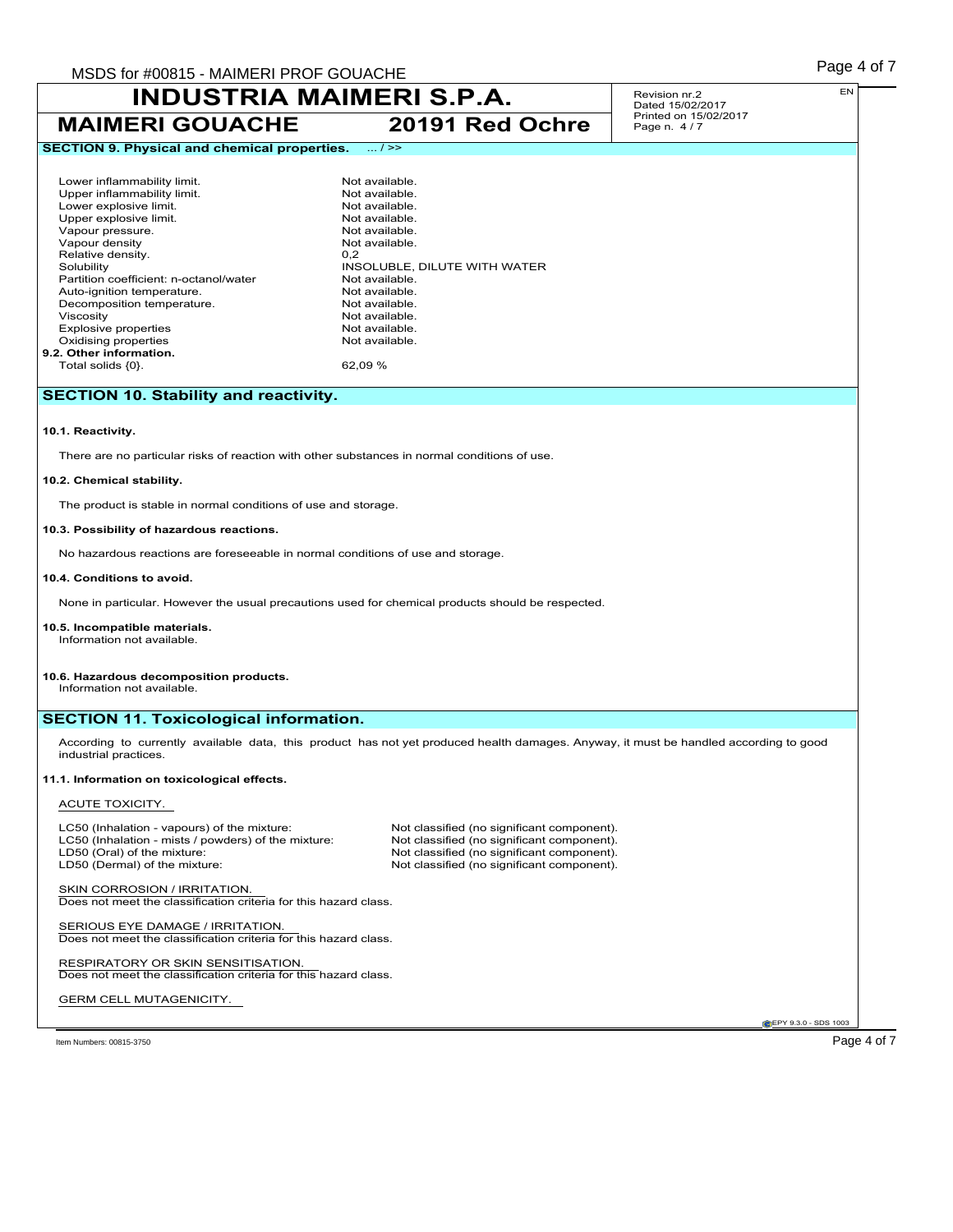# MSDS for #00815 - MAIMERI PROF GOUACHE MACHINE AND STOLEN ASSESSED. The SAME Rage 5 of 7 **INDUSTRIA MAIMERI S.P.A. MAIMERI GOUACHE 20191 Red Ochre** Revision nr.2 Dated 15/02/2017 Printed on 15/02/2017 Page n. 5 / 7 **SECTION 11. Toxicological information.** ... / >> Does not meet the classification criteria for this hazard class. CARCINOGENICITY. Does not meet the classification criteria for this hazard class. REPRODUCTIVE TOXICITY. Does not meet the classification criteria for this hazard class. STOT - SINGLE EXPOSURE Does not meet the classification criteria for this hazard class. STOT - REPEATED EXPOSURE. Does not meet the classification criteria for this hazard class. ASPIRATION HAZARD. Does not meet the classification criteria for this hazard class. **SECTION 12. Ecological information.** Use this product according to good working practices. Avoid littering. Inform the competent authorities, should the product reach waterways or contaminate soil or vegetation. **12.1. Toxicity.** Information not available. **12.2. Persistence and degradability.** Information not available.

**12.3. Bioaccumulative potential.** Information not available.

**12.4. Mobility in soil.** Information not available.

#### **12.5. Results of PBT and vPvB assessment.**

On the basis of available data, the product does not contain any PBT or vPvB in percentage greater than 0,1%.

#### **12.6. Other adverse effects.**

Information not available.

## **SECTION 13. Disposal considerations.**

#### **13.1. Waste treatment methods.**

Reuse, when possible. Neat product residues should be considered special non-hazardous waste.

Disposal must be performed through an authorised waste management firm, in compliance with national and local regulations. CONTAMINATED PACKAGING

Contaminated packaging must be recovered or disposed of in compliance with national waste management regulations.

## **SECTION 14. Transport information.**

The product is not dangerous under current provisions of the Code of International Carriage of Dangerous Goods by Road (ADR) and by Rail (RID), of the International Maritime Dangerous Goods Code (IMDG), and of the International Air Transport Association (IATA) regulations.

#### **14.1. UN number.**

Not applicable.

#### **14.2. UN proper shipping name.**

Not applicable.

**CEPY 9.3.0 - SDS 1003**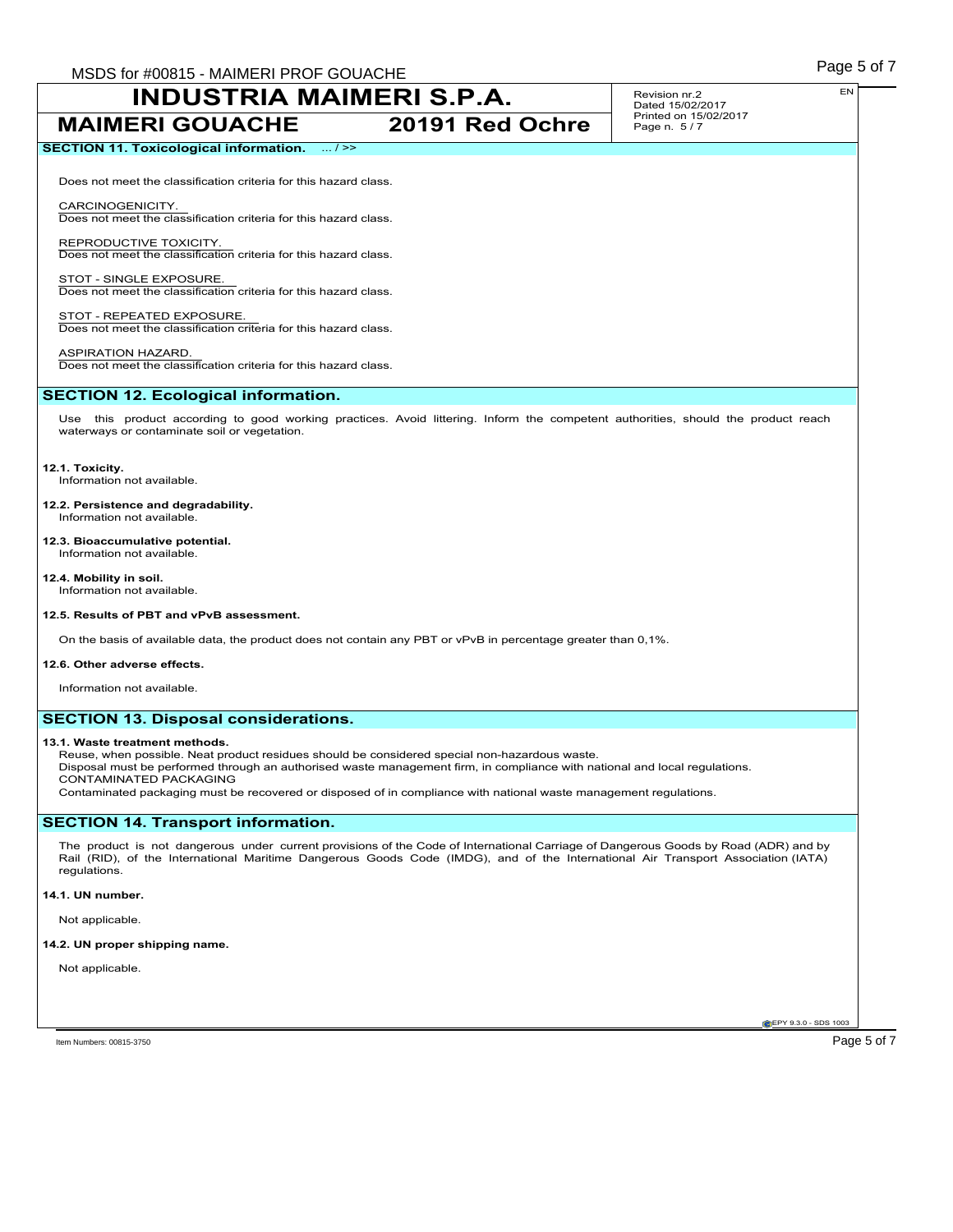| MSDS for #00815 - MAIMERI PROF GOUACHE                                                                                                                                                                         |                 | Revision nr.2                             | EN |
|----------------------------------------------------------------------------------------------------------------------------------------------------------------------------------------------------------------|-----------------|-------------------------------------------|----|
| INDUSTRIA MAIMERI S.P.A.                                                                                                                                                                                       |                 | Dated 15/02/2017<br>Printed on 15/02/2017 |    |
| <b>MAIMERI GOUACHE</b>                                                                                                                                                                                         | 20191 Red Ochre | Page n. 6/7                               |    |
| <b>SECTION 14. Transport information.</b> / >>                                                                                                                                                                 |                 |                                           |    |
| 14.3. Transport hazard class(es).                                                                                                                                                                              |                 |                                           |    |
| Not applicable.                                                                                                                                                                                                |                 |                                           |    |
| 14.4. Packing group.                                                                                                                                                                                           |                 |                                           |    |
| Not applicable.                                                                                                                                                                                                |                 |                                           |    |
| 14.5. Environmental hazards.                                                                                                                                                                                   |                 |                                           |    |
| Not applicable.                                                                                                                                                                                                |                 |                                           |    |
| 14.6. Special precautions for user.                                                                                                                                                                            |                 |                                           |    |
| Not applicable.                                                                                                                                                                                                |                 |                                           |    |
| 14.7. Transport in bulk according to Annex II of Marpol and the IBC Code.                                                                                                                                      |                 |                                           |    |
| Information not relevant.                                                                                                                                                                                      |                 |                                           |    |
| <b>SECTION 15. Regulatory information.</b>                                                                                                                                                                     |                 |                                           |    |
| Restrictions relating to the product or contained substances pursuant to Annex XVII to EC Regulation 1907/2006.<br>None.                                                                                       |                 |                                           |    |
| Substances in Candidate List (Art. 59 REACH).<br>On the basis of available data, the product does not contain any SVHC in percentage greater than 0,1%.                                                        |                 |                                           |    |
| Substances subject to authorisarion (Annex XIV REACH).<br>None.                                                                                                                                                |                 |                                           |    |
| Substances subject to exportation reporting pursuant to (EC) Reg. 649/2012:<br>None.                                                                                                                           |                 |                                           |    |
| Substances subject to the Rotterdam Convention:<br>None.                                                                                                                                                       |                 |                                           |    |
| Substances subject to the Stockholm Convention:<br>None.                                                                                                                                                       |                 |                                           |    |
| Healthcare controls.<br>Information not available.                                                                                                                                                             |                 |                                           |    |
| 15.2. Chemical safety assessment.                                                                                                                                                                              |                 |                                           |    |
| No chemical safety assessment has been processed for the mixture and the substances it contains.                                                                                                               |                 |                                           |    |
| <b>SECTION 16. Other information.</b>                                                                                                                                                                          |                 |                                           |    |
| LEGEND:<br>- ADR: European Agreement concerning the carriage of Dangerous goods by Road<br>- CAS NUMBER: Chemical Abstract Service Number<br>- CE50: Effective concentration (required to induce a 50% effect) |                 |                                           |    |

- CE NUMBER: Identifier in ESIS (European archive of existing substances)
- CLP: EC Regulation 1272/2008
- DNEL: Derived No Effect Level
- EmS: Emergency Schedule
- 
- GHS: Globally Harmonized System of classification and labeling of chemicals
- IATA DGR: International Air Transport Association Dangerous Goods Regulation